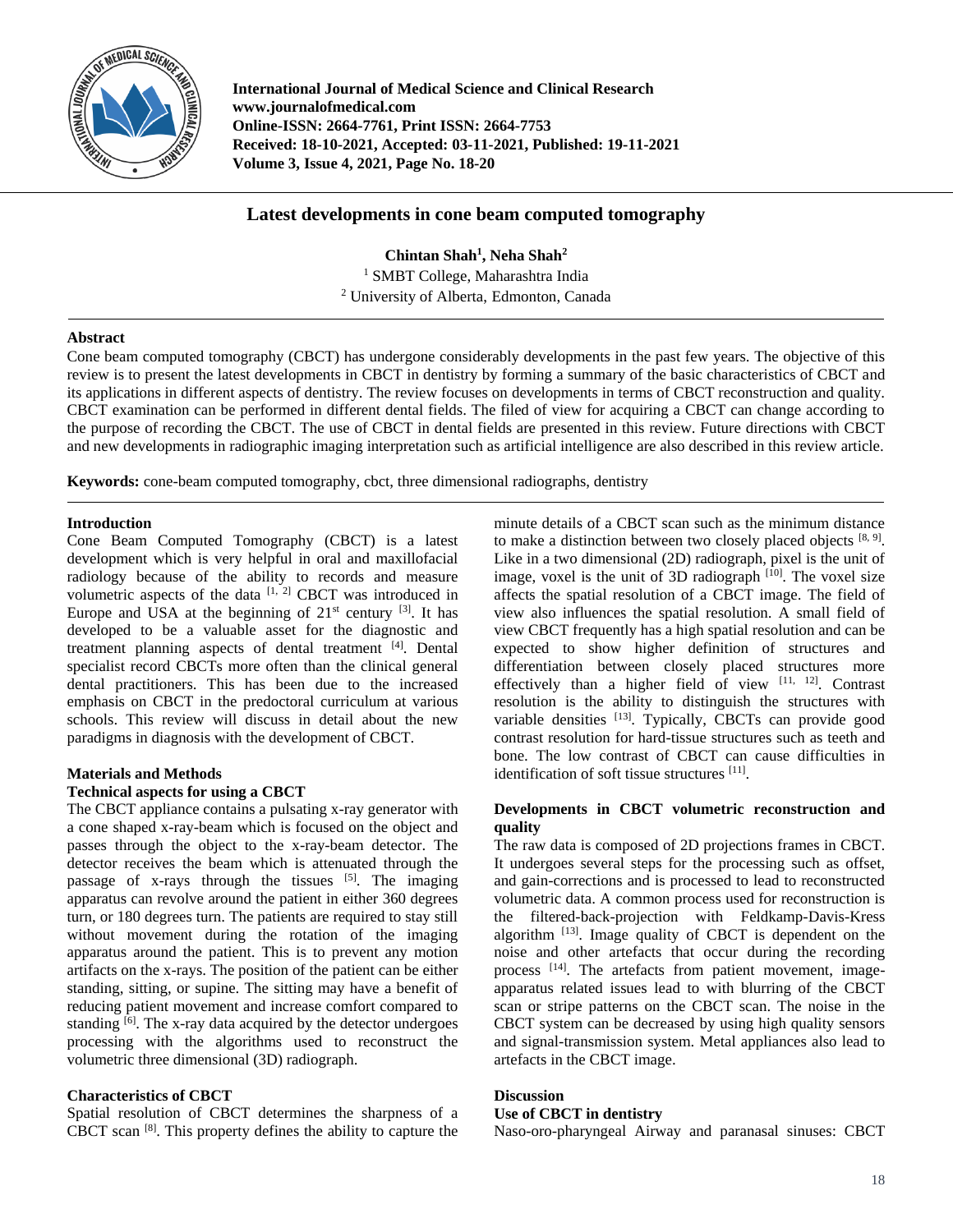can be utilized to visualize the airway boundaries in three dimensions and calculate the volume of the airway structures [15] . It can be used to assess the structures such as frontal, maxillary, ethmoid sinus, superior, middle, and inferior meatus, Pharyngeal tonsils, Rosenmuller dimple, palatine tonsils, Glosso-epiglottic furrow. The volumetric measurement of airway is a welcome addition to the linear measurements performed in two dimensional radiographs as it gives better information about the dimensional capacity of the airway<sup>[16]</sup>. With CBCT, the minimal cross-sectional area of airway for a patient can also be identified  $[17]$ . It has been noted that the minimal cross-sectional area of airway is less in patients with obstructive sleep apnea. Thus, it can be a good tool to screen for patients with airway issues. Furthermore, techniques such as palatal expansion technique with mini implants can be useful in improving the airway volume of patients [17] . Thus, CBCT is an important tool in the dentist**'**s arsenal.

CBCT can also be used to evaluate the facial skeleton and the structures of head and neck  $[18]$ . Some of the important structures in the head and neck such as the piriform aperture, nasal bone, vomer, Maxillary bone, palatine bone, zygomatic bone, Mandible, mandibular foramen, mental foramen, Lacrimal bone, Inferior nasal concha, and Hyoid bone can be easily evaluated in three-dimensions with the help of CBCT. The discrepancy with maxilla and mandible can be in the anteroposterior dimensions leading to Class I, Class II, or Class III malocclusion. CBCT would allow the identification of such malocclusions and the contributing factors for the malocclusion whether dental, skeletal, or a combination of both and also the effects of treatment such as retraction of teeth  $^{[19]}$ .

Temporomandibular Joint (TMJ) evaluation can be performed with CBCT as it allows the visualization of the mandibular condyle, glenoid fossa of temporal bone, and the space between the two components of the TMJ <sup>[20]</sup>. Moreover, the articular tubercle and its length and orientation can be assessed with CBCT. CBCT allows the visualization of condyle and glenoid fossa in sagittal, coronal, and axial view. So the anterior pole, mesial pole, lateral pole, and posterior pole of condyle and glenoid fossa can be evaluated with a single CBCT without superimposition of structures [21]. The effects of dental appliances on TMJ have been investigated with CBCT  $^{[22]}$ . It has been reported that expansion appliances can affect the position of condyle after the expansion. Recently, it has been shown that expansion appliances do not lead to long term changes in condylar position  $[23]$ . These evaluations have become possible due to the versatile applications of CBCT.

CBCT can be used for the assessment of the cervical vertebrae [24] . Atlas and axis are the first two cervical vertebrae. The evaluation of cervical vertebrae can be performed in different planes to observe the normal development and identify any abnormal pathologies. CBCT is not affected by the change in patient position and head orientation while recording the CBCT. AS the orientation of a CBCT can be modified in the imaging software used to visualize the reconstructed CBCT. This is an important advantage over the two dimensional radiographs as in 2D radiographs, the patient position and head orientation affects the measurement of the structures. It has been reported that the cervical vertebrae maturation seems to be higher when the head is rotated in roll and yaw  $[25]$ .

CBCT play an important role in planning for dental implants [26]. CBCT can allow the evaluation of the bone height and bone width for implant placement. Moreover, the bone quality surrounding an implant can also be investigated based on CBCT evaluation post implant placement [27] . CBCT has also been used for placement of temporary mini-implants in orthodontics [28] . Mini-implants can be placed in buccal or palatal aspects and in maxilla or mandible. In maxillary palatal region, mini-implants can be inserted on one side of the mid-palatal suture or on both sides of the mid-palatal suture [29].

### **Future studies**

CBCT is a 3D technology that has allowed three dimensional evaluation of the structures which was not possible until a few years back. Now with the help of CBCT, the radiographic files can be converted to stereolithography files (stl) and used for  $3D$  printing  $^{[30]}$ . Moreover, the use of artificial intelligence for the detection of the radiographs is a technology that has undergone rapid development in the past few years <sup>[31]</sup>. The use of artificial intelligence for identification of such three dimensional radiographs will be very useful to the clinicians in the future.

## **Conclusions**

All the different aspects of dentistry can reap the benefits of the three dimensional radiographs such as CBCT. It could be used as a primary radiograph or a secondary radiograph to confirm he preliminary findings. The limitations of CBCT such as extra radiation, artefacts specially with metal objects must be taken into consideration while recording CBCT. In the future, the improvement in the CBCT technology and the development of artificial intelligence will lead to a reduction in radiation dosage and improvement in diagnostic ability.

### **References**

- 1. Scarfe WC, Azevedo B, Pinheiro LR, Priaminiarti M, Sales MAO. The emerging role of maxillofacial radiology in the diagnosis and management of patients with complex periodontitis. Periodontol,2000:74(1):116-139. doi:10.1111/prd.12193
- 2. Scarfe WC, Farman AG, Sukovic P. Clinical applications of cone-beam computed tomography in dental practice. J Can Dent Assoc,2006:72(1):75-80.
- 3. Mozzo P, Procacci C, Tacconi A, Martini PT, Andreis IA. A new volumetric CT machine for dental imaging based on the cone-beam technique: preliminary results. Eur Radiol,1998:8(9):1558-1564. doi:10.1007/s003300050586.
- 4. Hatcher DC. Operational principles for cone-beam computed tomography. J Am Dent Assoc,2010:141(3):3S-6S. doi:10.14219/jada.archive.2010.0359
- 5. Scarfe WC, Li Z, Aboelmaaty W, Scott SA, Farman AG. Maxillofacial cone beam computed tomography: essence, elements and steps to interpretation. Aust Dent J,2012:57(1):46-60. doi:10.1111/j.1834- 7819.2011.01657.x.